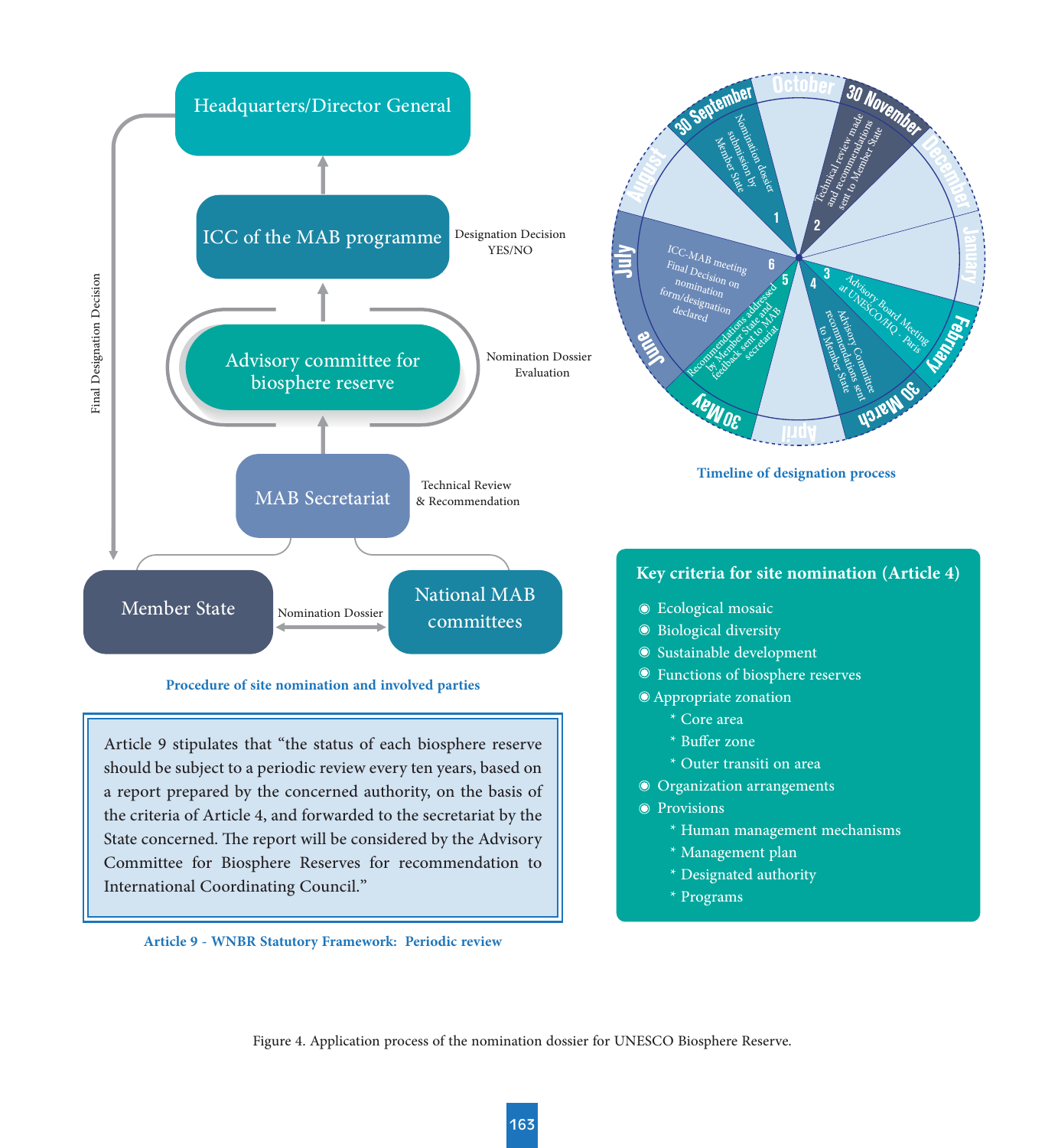# **Box 3. Steps and checklist for the preparation of the nomination dossier of BR designation.**

#### **Step I**

- Name it
- **∕** Map it
- Give it an identity
- Brand it
- Elaborate on Biosphere Reserve's three main objectives
	- Conservation of landscapes (biological and cultural)
	- Fostering economic and human development
	- Ensuring a platform for research, monitoring, learning, education and training

#### **Step II**

- Identify and present ecological mosaics
- Present significance for biological diversity conservation (Responding to the Multilateral Environmental Agreement – Biodiversity Cluster)
- $\blacktriangledown$  Define role as site of excellence for promoting sustainable development Determine appropriate zonation and size with full information on the 3 zones: core area, buffer and transition zones to fulfil the Biosphere Reserve functions and the interlinkages between them
- Describe organizational arrangements of multi-stakeholder involvement
- Assess cultural and social impact
- Describe implementation mechanism
	- **Management of human activities in the buffer zone**
	- Management policy and plan, designated authority,
- programmes on research, monitoring, education and training **Step III**
- $\sqrt{\ }$  Define its geographical coordinates
- Develop maps and delineate the 3 zones
- Add measurements of the 3 zones
- Describe rationale of the zonation
- Classify biogeographical region (s) (Udvardy classification system)
- Describe land use including history, users, rules andregulations,
- women's and men's rights to and control over resources
- $\sqrt{\ }$  Present human populations profile and social fabric In the three zones
- Local communities living within and near the Biosphere Reserve
- Name of major settlements
- Cultural significance
- Number of spoken and written languages
- Describe biophysical parameters
	- Characteristics and topography
	- Altitude range
	- Climate conditions
	- Geography, geomorphology, soils

#### **Step IV**

- $\sqrt{\phantom{a}}$  Define ecosystem services
- Set objectives of the Biosphere Reserve
- $\curvearrowleft$  Define conservation function
- Define development function
- Describe and design research and monitoring
- Describe and plan education and public awareness activities
- Define contribution to the World Network of Biosphere Reserves

#### **Step V**

- Map governance, management and coordination structure
	- Management team
	- Management plan and cooperation policy
	- Consultative Advisory or Decision-making Bodies
	- Coordination structure
	- Procedure for evaluating management effectiveness
	- Access to natural resources conflicts
	- Local communities' participation and consultation
	- Role of local people in the planning and management of the Biosphere Reserve
	- Lifespan of consultation mechanisms
	- Women involvement in community organizations and decision-making processes
- Mention any special designation
- Provide URL of Biosphere Reserve website

#### **Annexes**

- Location and zonation map
- Vegetation /land cover map
- List of legal documents
- List of land use and management/cooperation plans
- Species list
- List of main bibliographic references
- Original endorsement letters
- Promotional and communication material